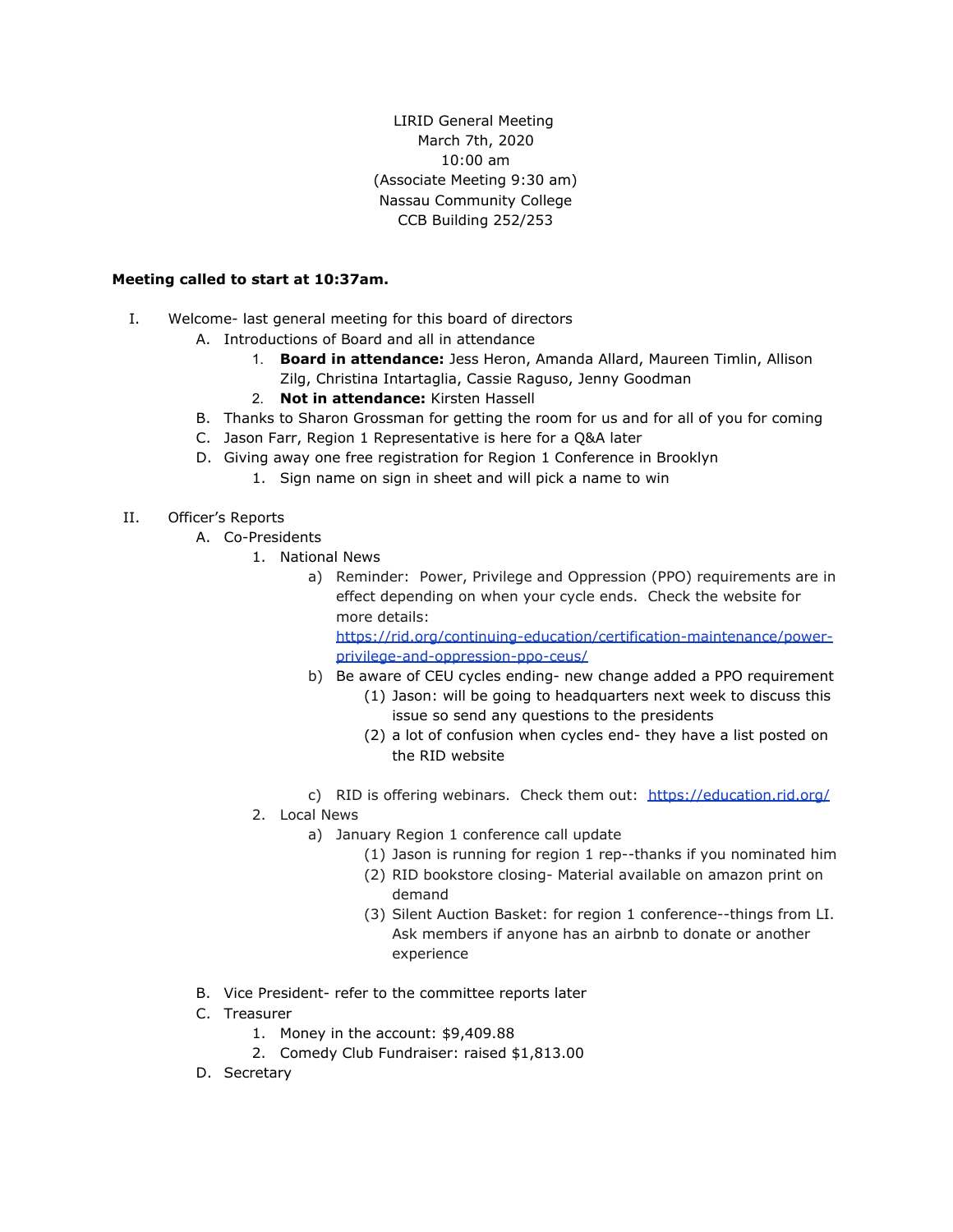- 1. Email secretary@lirid.org if you're a member and not receiving our emails- if you're on social media our MAL share the same information on our facebook and instagram page
- E. A Member-at-Large
	- 1. Testing update
		- a) Cassie: RID and CASLI have been sending email updates
		- b) CASLI has a new app where you can see testing locations
			- (1) Red: In process of being a testing location
			- (2) Green: means you can take the test at that location
		- c) Currently can still take the "old" NIC exam
		- d) Passed Knowledge Exam, don't need to pay to take the Gap Test to take the new Performance Exam
		- e) Waiting for announcement of New Performance Exam
		- f) While the test is "on hold" if you haven't taken it yet your cycle time is not running out
		- g) Jason: Old test was provided by a "hearing" company which isn't good for a sign language performance exam
			- (1) this company didn't understand the technical issues and how it affects our experience with this test
			- (2) now we have a new platform developed you can see at CASLI.app to show locations and you can contact CASLI if you have a place in mind that they can prepare to be involved as a testing locations
			- (3) time cycle: right now it's frozen with no penalty until they have 50 testing locations ready to provide this exam and then your cycle time will continue accruing
			- (4) Plan is to have one test that both Deaf and hearing interpreters will take for the "NIC" or "CDI"
			- (5) Separate entity is controlling the testing process for now instead of RID Board of Directors
- F. Associate Rep
	- 1. Jenny: Just started this position and today was the first associate meeting only a few showed up but thank you to those who did
	- 2. Was still a great opportunity to feel like we are available to support each other and to have a discussion and get more information on our members

# III. Committee Reports

- A. Bylaws: new bylaws up are approved and in place
- B. Election
	- 1. Nominations are open; thank you to all who have offered nominations so farplease email secretary@lirid.org with more nominations for yourself or someone else (must be a member in good standing)
	- 2. We have a few people who have accepted but we are looking for more people so if you know anyone who wants to be involved please let me know and make sure you email the secretary email
	- 3. All votes will be via email and we will send out a time limit since that system has worked before. If the majority does not vote we will need to go through the process again.
	- 4. Right now we have 89 members so we would need 45 people to vote
- C. Emergency: \$500 was given to a member in need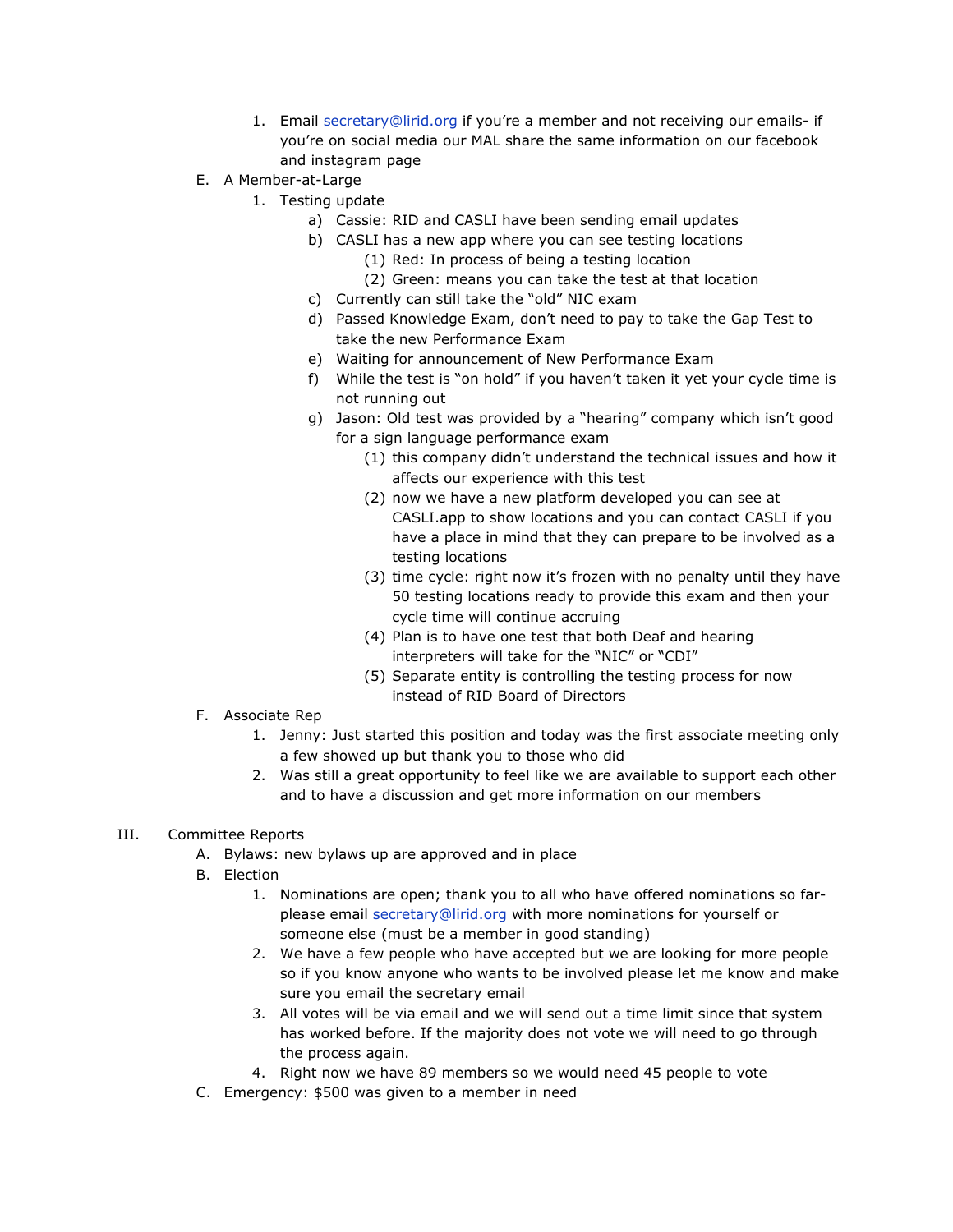- 1. LIRID is grateful that we can provide this opportunity to anyone of our members in need
- 2. 3 committee members who discuss and decide if they approve to give the money to a member in need but details are not disclosed
- 3. We are not allowed any more for the rest of this term (July 1)
- 4. What do we do if no one uses that money for the year can we use that money for other things? Typically it's just involved in the "budget" whether it's used or not
- D. Fundraising
	- 1. Last week we had our Comedy Night fundraiser and we had a great turn out and hopefully it will continue on next year
- E. Membership
	- 1. feel membership has declined as far as students because the new bylaws say you have to also be a member of RID (however supporting and organization member you do not need to be) student enrollment is also lower due to local program changes
		- a) Total: 89
		- b) Certified: 47
		- c) Associate: 27
		- d) Student: 7
		- e) Supporting: 4
		- f) Organizational: 4
	- 2. Recruitment efforts:
		- a) workshop after every meeting
		- b) more social media presence
		- c) don't know if these efforts will be effective
- F. Mentorship
	- 1. Professional Development
		- a) Brittany: January workshop was wonderful
			- (1) April 18 having part 1 and part 2 for the Emergency Press
				- Conference workshop with MNIS- Jackie Emmart presenting

# G. Webmaster

- 1. Alana: would like to step down is looking for someone to take over if you are computer savvy
	- a) Proposed question: Do we think we need a website still? A few members feel it is still important for membership
- H. Ad-hoc CDI scholarship

#### IV. Old Business

- A. Comedy Show was a success, thank you to all volunteers
	- 1. More than 60 people showed up
- B. Region 1 conference
	- 1. July 6-9, 2020, Brooklyn, NY- we have a few rooms available so we need to book quickly if you want to stay over in brooklyn. registration info will be sent out as well as who the presenters are shortly
- C. Rosa Norberg, Vice President of RIRID, and Chris Kelly, President of GVRRID are co-chairs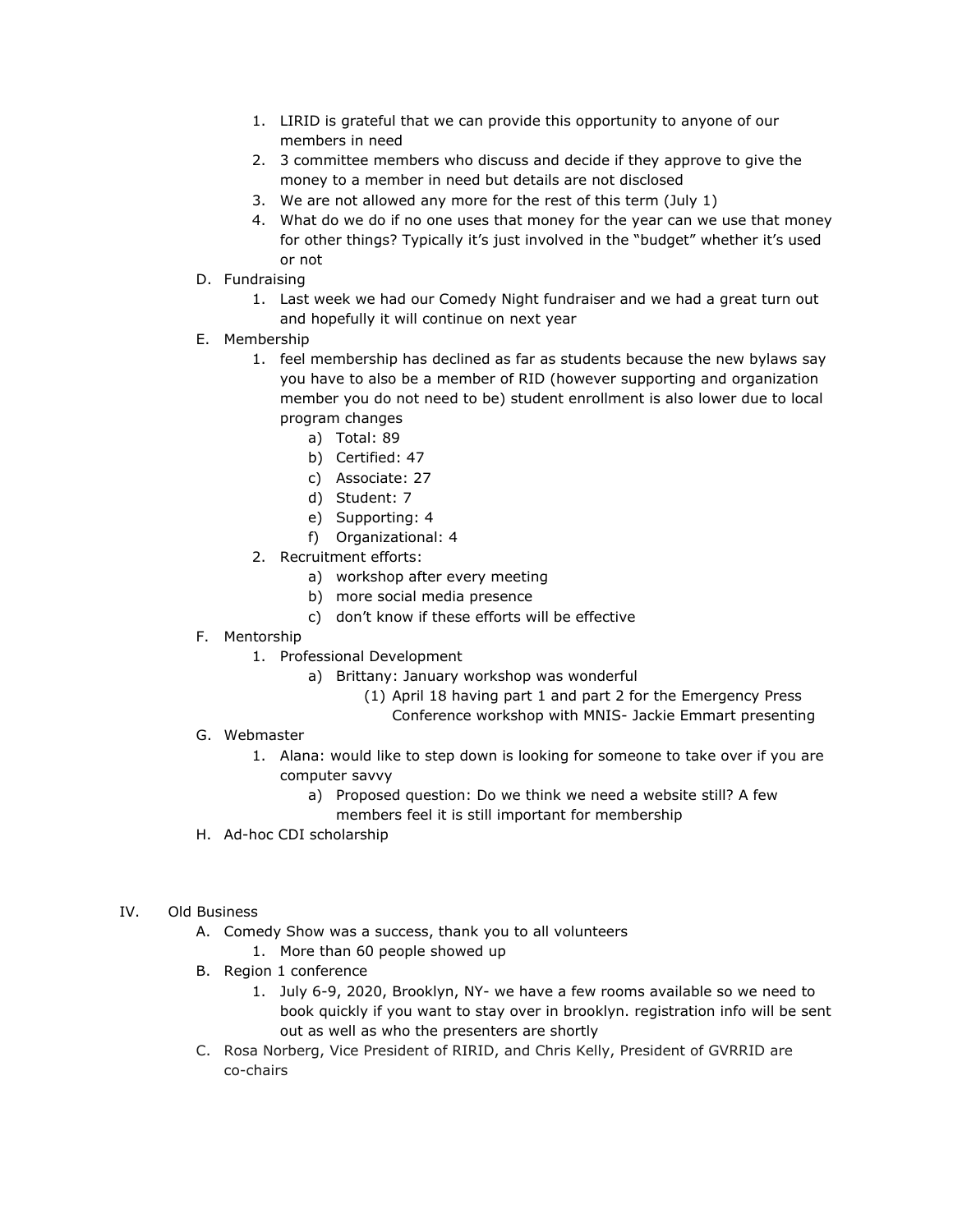- D. Sandra Blum and Lauren Vaicels will be co-chairing the Sponsorship/Registration Bag committees
	- 1. Me (Sandra) and Lauren who are the co-chairs for the committee everything is on track so far and everything has been local which is very convenient for us even though Brooklyn is a bit of a trip.
- E. Still looking for volunteers
- F. Joint Mill Neck workshop- Emergency Preparedness April 16th, 2020
- G. Holiday gifts/bowling fundraiser a huge success
	- 1. We had fundraisers in order to donate holiday gifts for local Deaf/HoH students and adults with developmental disabilities in need- really enjoyed seeing the excitement and appreciation from the recipients
	- 2. Bowling fundraiser had a great turn out and think would be a great idea to have again next year
- V. New Business
	- A. HKNC Walk/Run April 26, 2020 -

[http://events.helenkeller.org/site/TR?fr\\_id=1070&pg=entry](http://events.helenkeller.org/site/TR?fr_id=1070&pg=entry)

- 1. Not an easy walk but a great experience
- B. Nassau County Games for the Physically Challenged volunteer as an interpreter or as a general volunteer. <https://nassaucountypcgames.com/wp/volunteer-registration/> (add to next president conference call agenda)
	- 1. The end of May
	- 2. Mary Dunn recruits for this event- contact Amanda Allard if interested in going because she will be there
- C. Allies Conference March 27th-29th Nashua, NH <http://alliesconference.org/>
	- 1. Good discussions on Deaf perspectives to our work
- D. SERID 50th conference. Knoxville, TN October 14 -18, 2020. Southeast Regional Institute on Deafness (SERID)
- E. Paving the Way to Healthcare Access Conference, Marlborough, MA June 5-6th
- F. [https://files.constantcontact.com/1e1fb330601/0a7313e1-c26a-4f43-9cee-f5581bb44](https://files.constantcontact.com/1e1fb330601/0a7313e1-c26a-4f43-9cee-f5581bb44c0d.pdf) [c0d.pdf](https://files.constantcontact.com/1e1fb330601/0a7313e1-c26a-4f43-9cee-f5581bb44c0d.pdf)
- G. Jason Farr, Region 1 Representative
	- 1. Region 1 conference in NYC for the first time ever- will be held in Brooklyn, NY (right near the Brooklyn Bridge)
	- 2. \$400/night to stay at the Marriott Hotel where the conference is held (trying to negotiate that down for doing both the conference and hotel stay)
	- 3. official prices will are not disclosed but will announce soon
	- 4. working on the website specifically for the conference and making sure it works smoothly and offers all the information possible
	- 5. Asking each local chapter to donate a gift bag filled with general donations (i.e. coffee gift cards)
	- 6. Picked one School for the Deaf to present on Deaf positivity in Brooklyn, NY
	- 7. Recruitment is not a new issue
		- a) Ideas:
			- (1) If you have a comedy fundraiser- maybe offer workshop on interpreting for comedians
			- (2) Be more supportive of each other in all areas- if you feel the field is lacking try and get involved at a National level
			- (3) Discuss possible licensure requirements for NY state- currently don't have